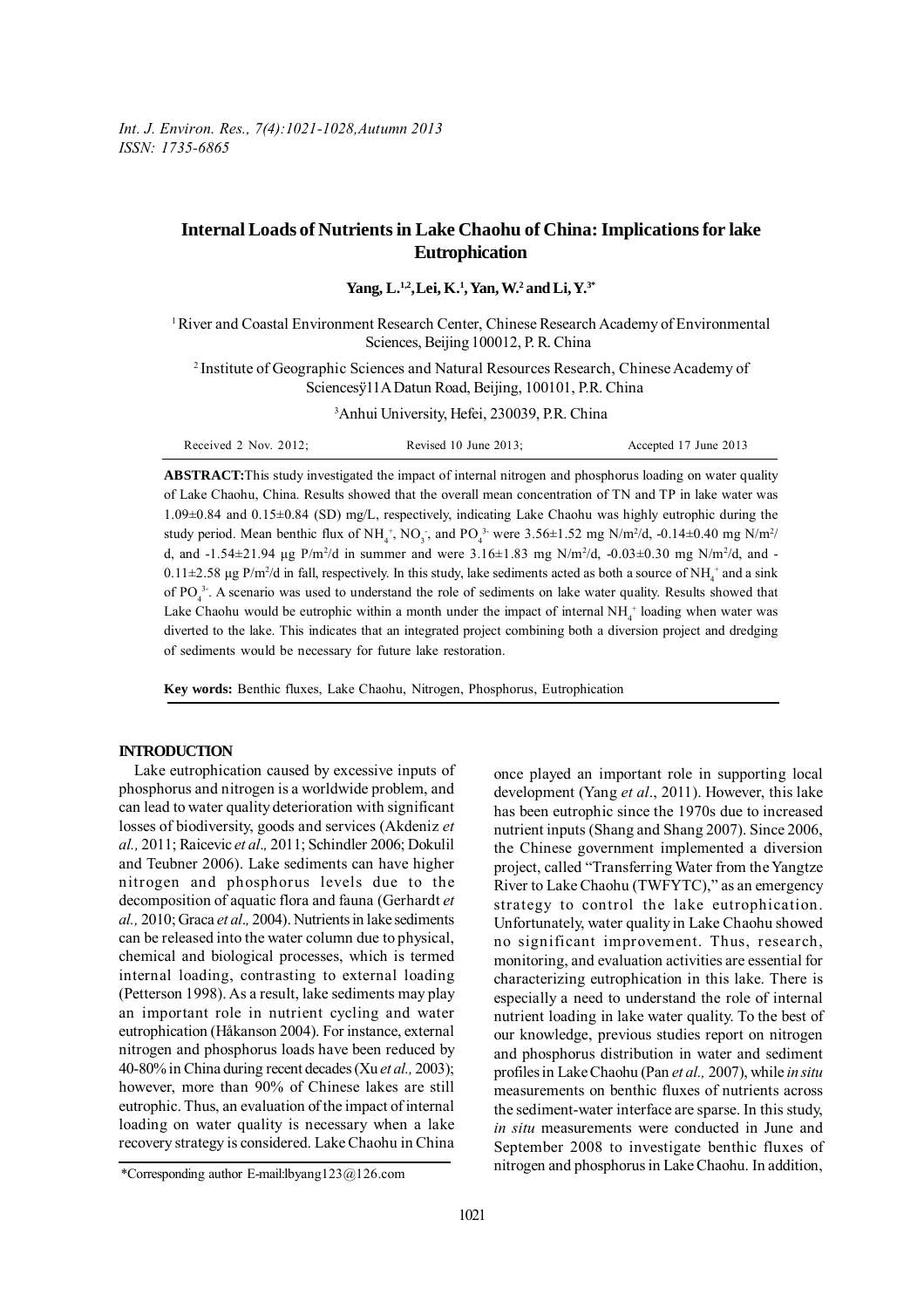we designed a scenario to model the impact of internal nitrogen and phosphorus loading on lake water quality. This study will provide valuable information that can be used for control of eutrophication in the future.

### **MATERIALS & METHODS**

Twelve sampling sites were selected throughout Lake Chaohu (Fig. 1). Sediment (5 cm) samples were collected with a Piston sampler and water samples were collected with a Niskin water sampler. The upper-layer sediment samples were centrifuged at 4500 r/m to obtain the interstitial water of the sediments. The centrifuged water samples were filtrated through a 0.45 $\mu$ m filter and the concentration of NH<sub>4</sub><sup>+</sup>, NO<sub>3</sub>, PO<sub>4</sub><sup>3</sup> , TN, and TP were measured with a segmented flow auto-analyzer. In the non-centrifuged water samples, TN and TP were determined using a digestion method (Mckee *et al.,* 2000; Venterink *et al.,* 2003). TN, TP, and organic matter in the lake sediment samples were measured according to Chen *et al*. (2010).

Benthic fluxes of  $NH_4^+$ , NO<sub>3</sub> and PO<sub>4</sub><sup>3</sup> were calculated using the equation given by Berner (1980):

 $F = -D_s \Phi(\partial C / \partial x)_{x=0}$  (1)

where F is the benthic flux of nutrients (mmol/m<sup>2</sup>/h); Ds is the molecular diffusion coefficient  $\text{(cm}^2\text{/s)}$ calculated as in Krom & Berner (1980);  $\Phi$  is the sediment porosity (%) calculated by the equation  $\Phi = W / \{(100 - W)\varphi + W\}$ , W and ö are the sediment moisture content (%) and the bulk density (g/cm<sup>3</sup>), respectively;  $(\partial C/\partial x)_{x=0}$  (mmol/L/m) is the concentration gradient of nutrients between the sediment's interstitial and overlying water. Here, a negative flux means that the water nutrients were

consumed by sediments and a positive flux means that the nutrients were released from the sediments to the water column.

## **RESULTS & DISCUSSION**

Our data showed that Lake Chaohu was eutrophic during the experimental period. Overall, concentrations of NO<sub>3</sub> NH<sub>4</sub><sup>+</sup>, PO<sub>4</sub><sup>3</sup>-, TN, and TP in surface water ranged from  $0.08~1.93$ ,  $0.05~1.81$ ,  $0.02~0.16$ ,  $0.25~3.67$ , and 0.07~0.29 mg/L(Table 1), respectively. Nitrogen and phosphorus concentrations showed no significant seasonal differences. Significantly higher levels of nitrogen and phosphorus in the western lake indicated spatial variation in Lake Chaohu. This is a result of large amounts of nitrogen and phosphorus discharge into the western lake by two major badly polluted tributaries, the Nanfei and Hangbu Rivers (Shang and Shang 2007).

Three sediment types (clay, sand, and mud) were investigated on a whole lake basis (Table 2). Data showed that lake sediments were enriched with organic matter, TN, and TP, with a range of  $0.56 \sim 1.51\%$ ,  $0.22{\sim}0.92$  g/kg, and  $0.11{\sim}0.66$  g/kg, respectively. Porosity of lake sediments exhibited a range of 11.8~79.3%, with higher porosity in sandy sediments. No differences in seasonal or spatial distribution of sediment characters were found in this lake.

The benthic flux of nitrogen and phosphorus was calculated according to equation 1 based on the concentration gradient of nutrients (<sup>30</sup>/concentration) between interstitial and overlying water of sediments. Concentrations of NH<sub>4</sub><sup>+</sup>, NO<sub>3</sub>, and PO<sub>4</sub><sup>3</sup> in the sediment interstitial and overlying water are presented in Fig.2.



**Fig. 1. Location of sampling sites in Lake Chaohu**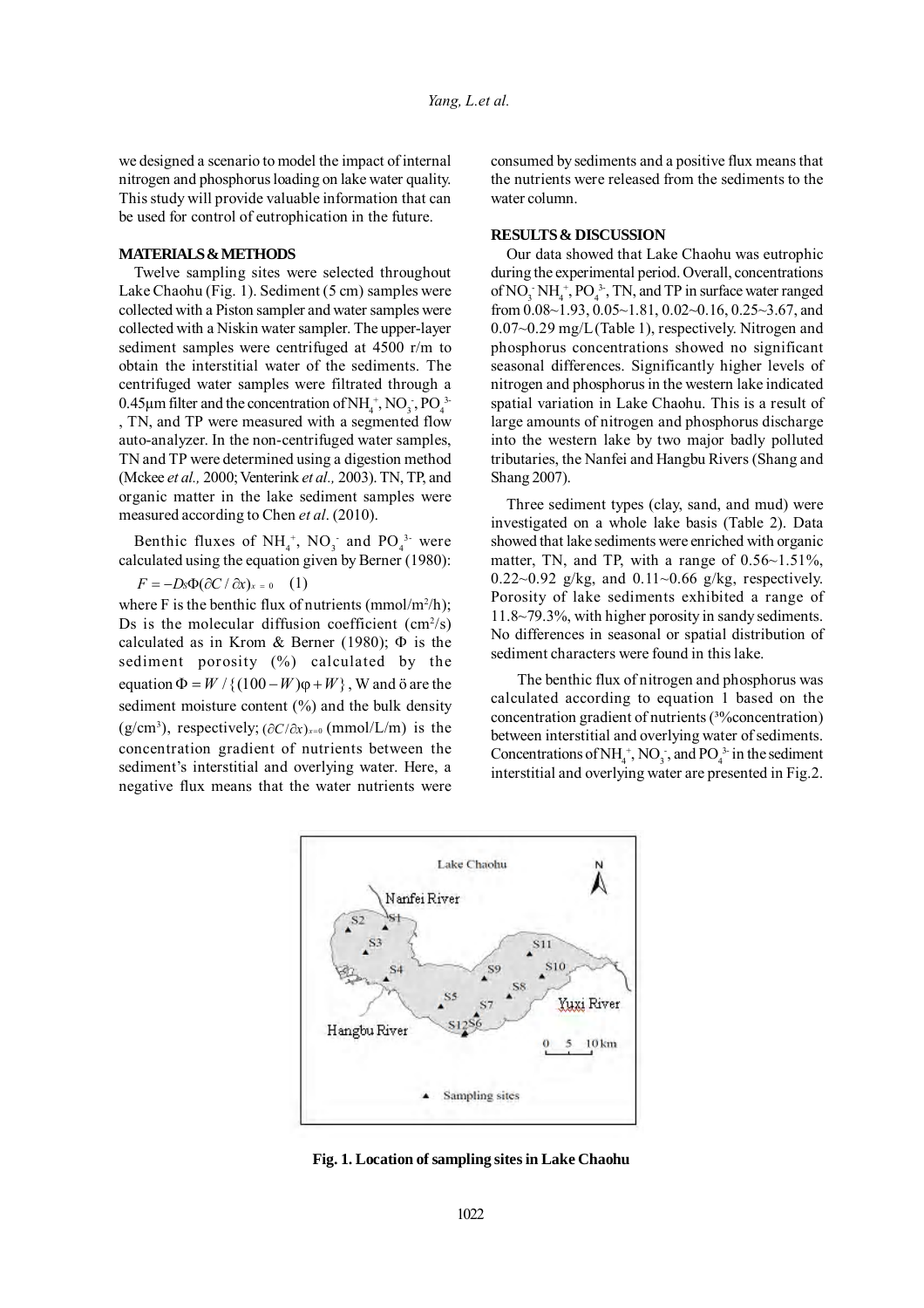| <b>Site</b>     | NO <sub>3</sub> |               |               | $NH4+$        |               | PO <sub>4</sub> <sup>3</sup> |               | TN<br><b>TP</b> |               |           |
|-----------------|-----------------|---------------|---------------|---------------|---------------|------------------------------|---------------|-----------------|---------------|-----------|
|                 | Jun.            | Sep.          | Jun.          | Sep.          | Jun.          | Sep.                         | Jun.          | Sep.            | Jun.          | Sep.      |
| S1              | 0.65            | 1.93          | 0.46          | 1.81          | 0.16          | 0.09                         | 1.67          | 3.67            | 0.29          | 0.24      |
| S <sub>2</sub>  | 0.45            | 0.94          | 0.05          | 0.22          | 0.02          | 0.07                         | 2.12          | 1.62            | 0.20          | 0.26      |
| S <sub>3</sub>  | 0.77            | 0.35          | 0.09          | 0.23          | 0.03          | 0.05                         | 3.27          | 1.05            | 0.24          | 0.21      |
| S <sub>4</sub>  | 0.47            | 0.22          | 0.19          | 0.31          | 0.02          | 0.05                         | 0.92          | 0.69            | 0.14          | 0.07      |
| S <sub>5</sub>  | 0.10            | 0.13          | 0.16          | 0.12          | 0.03          | 0.04                         | 0.83          | 0.80            | 0.14          | 0.07      |
| S6              | 0.08            | 0.17          | 0.16          | 0.13          | 0.03          | 0.03                         | 0.66          | 0.57            | 0.18          | 0.09      |
| S7              | 0.08            | 0.11          | 0.23          | 0.10          | 0.02          | 0.04                         | 0.84          | 1.00            | 0.12          | 0.16      |
| S <sub>8</sub>  | 0.09            | 0.11          | 0.25          | 0.16          | 0.02          | 0.04                         | 0.70          | 0.25            | 0.11          | 0.15      |
| S9              | 0.08            | 0.12          | 0.49          | 0.16          | 0.02          | 0.04                         | 0.58          | 0.70            | 0.11          | 0.18      |
| S <sub>10</sub> | 0.08            | 0.11          | 0.08          | 0.19          | 0.05          | 0.03                         | 0.63          | 0.45            | 0.10          | 0.14      |
| S11             | 0.08            | 0.08          | 0.07          | 0.21          | 0.02          | 0.05                         | 0.82          | 0.63            | 0.09          | 0.11      |
| S12             | 0.18            | 0.27          | 0.12          | 0.13          | 0.02          | 0.03                         | 0.97          | 0.68            | 0.12          | 0.19      |
| Mean            | $0.26 \pm 0$    | $0.38 \pm 0.$ | $0.20 \pm 0.$ | $0.31 \pm 0.$ | $0.03 \pm 0.$ | $0.05 \pm 0.$                | $1.17 \pm 0.$ | $1.01 \pm 0.$   | $0.15 \pm 0.$ | $0.16\pm$ |
|                 | .25             | 54            | 14            | 47            | 04            | 02                           | 81            | 91              | 06            | 0.06      |

**Table 1. Nitrogen and phosphorus concentrations in surface lake water (mg/L)**

Data are presented as "mean±SD"

**Table 2. Sediment characterization data of Lake Chaohu**

| site           | <b>Sediments</b><br>type | Porosity $(\% )$ |                 | Organic matter $(\% )$ |                 | $TN$ (g/kg)    |                 | TP(g/kg)      |                 |
|----------------|--------------------------|------------------|-----------------|------------------------|-----------------|----------------|-----------------|---------------|-----------------|
|                |                          | Jun.             | Sep.            | Jun.                   | Sep.            | Jun.           | Sep.            | Jun.          | Sep.            |
| S <sub>1</sub> | clay, mud                | 64.3             |                 | 1.51                   |                 | 0.54           |                 | 0.37          |                 |
| S <sub>2</sub> | clay, mud                | 62.9             |                 | 1.13                   |                 | 0.63           |                 | 0.49          |                 |
| S <sub>3</sub> | sand                     | 70.9             |                 | 0.71                   |                 | 0.73           |                 | 0.61          |                 |
| S <sub>4</sub> | clay, mud                | 49.8             |                 | 0.91                   |                 | 0.92           |                 | 0.66          |                 |
| S <sub>5</sub> | sand                     | 79.3             | 75.6            | 0.64                   | 0.71            | 0.81           | 0.78            | 0.63          | 0.65            |
| S6             | clay                     | 37.5             |                 | 1.32                   |                 | 0.86           |                 | 0.64          |                 |
| S7             | mud                      | 42.2             | 40.8            | 0.91                   | 1.21            | 0.22           | 0.92            | 0.14          | 0.15            |
| S <sub>8</sub> | sand, mud                | 73.5             | 72.5            | 0.65                   | 0.55            | 0.39           | 0.76            | 0.11          | 0.13            |
| S <sub>9</sub> | sand, mud                | 70.2             | 68.6            | 0.62                   | 0.72            | 0.31           | 0.53            | 0.13          | 0.11            |
| <b>S10</b>     | mud                      | 52.8             | 50.3            | 0.87                   | 0.91            | 0.35           | 0.54            | 0.20          | 0.16            |
| S11            | sand, mud                | 78.1             | 72.6            | 0.56                   | 0.76            | 0.39           | 0.87            | 0.27          | 0.12            |
| S12            | clay                     | 11.8             |                 | 1.17                   |                 | 0.37           |                 | 0.24          |                 |
|                | Mean of all              | $57.8 \pm 19.9$  | $63.4 \pm 14.3$ | $0.92 \pm 0.31$        | $0.81 \pm 0.23$ | $0.54\pm 0.24$ | $0.73 \pm 0.16$ | $0.37\pm0.22$ | $0.22 \pm 0.21$ |
| samples        |                          |                  |                 |                        |                 |                |                 |               |                 |

Data are presented as "mean±SD", six sampling sites (S5, S7-S11) were sampled in September.

Overall,  $NH_4^+$  concentrations in the sediment's interstitial water were higher than the overlying water, while  $NO_3$ , and  $PO_4^3$  concentrations in the sediment's interstitial water were lower than that in the overlying water at most of the sampling sites.

Benthic fluxes of  $NH_4^+$ , NO<sub>3</sub>, and PO<sub>4</sub><sup>3</sup> ranged from 0.19~8.26 mg N/m<sup>2</sup>/d (mean 3.56), -0.83~0.05 mg N/m<sup>2</sup>/d (mean -0.14), and -27.46  $\sim$  6.27 µg P/m<sup>2</sup>/d (mean -1.54) in June (Fig. 3), respectively. Six sampling sites (S5, S7-S11) were sampled in September. Benthic fluxes of  $NH<sub>4</sub>$ <sup>+</sup>, NO<sub>3</sub> and PO<sub>4</sub><sup>3</sup> in September ranged from 0.87~5.84 mg N/m<sup>2</sup>/d, -0.18~0.03 mg N/m<sup>2</sup>/d, and -10.61~  $-3.77 \mu$ g P/m<sup>2</sup>/d, with mean values of 3.16 mg N/m<sup>2</sup>/d,  $-$ 

 $0.04$  mg N/m<sup>2</sup>/d, and -6.19 µg P/m<sup>2</sup>/d, respectively (Table 3). The overall mean  $PO_4^3$ -flux of the six sampling sites in September was significantly higher than that in June (One-way ANOVA; *α =* 0.05, *P* = 0.002).

Compared to other studies, benthic fluxes of nitrogen and phosphorus in Lake Chaohu were relatively lower. For example, Höhener and Gächter (1994) reported that the benthic flux of  $NH<sub>4</sub><sup>+</sup>$  ranged from 15.4~225.4 mg  $N/m^2/h$ , and the benthic flux of  $NO_3^$ ranged from -33.6 ~ - 155.4 mg N m<sup>2</sup>/h in Lake Sempach. Qin and Zhu (2006) surveyed the lakes from the middle to lower reaches of the Yangtze River basin, and found that mean TN and  $NH_4^+$  release rates were 166 and 46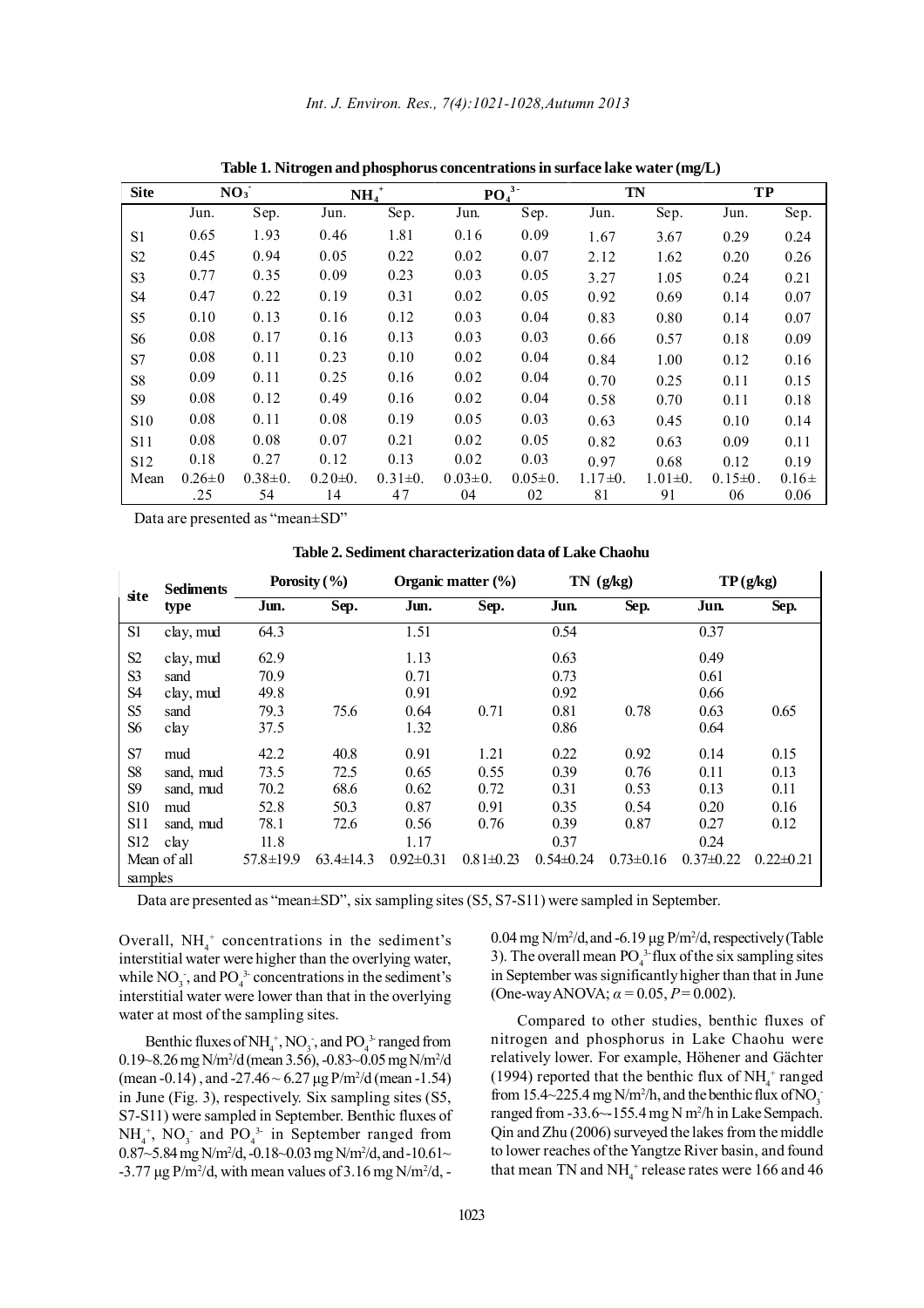

Fig. 2. Concentration of NO<sub>3</sub><sup>-</sup>, NH<sub>4</sub><sup>+</sup> and PO<sub>4</sub><sup>3</sup> in interstitial and overlying water in Lake Chaohu



 $\text{Fig. 3.}$  Benthic flux of NO<sub>3</sub>.ÿNH<sub>4</sub><sup>+</sup> and PO<sub>4</sub><sup>3</sup> in Lake Chaohu in June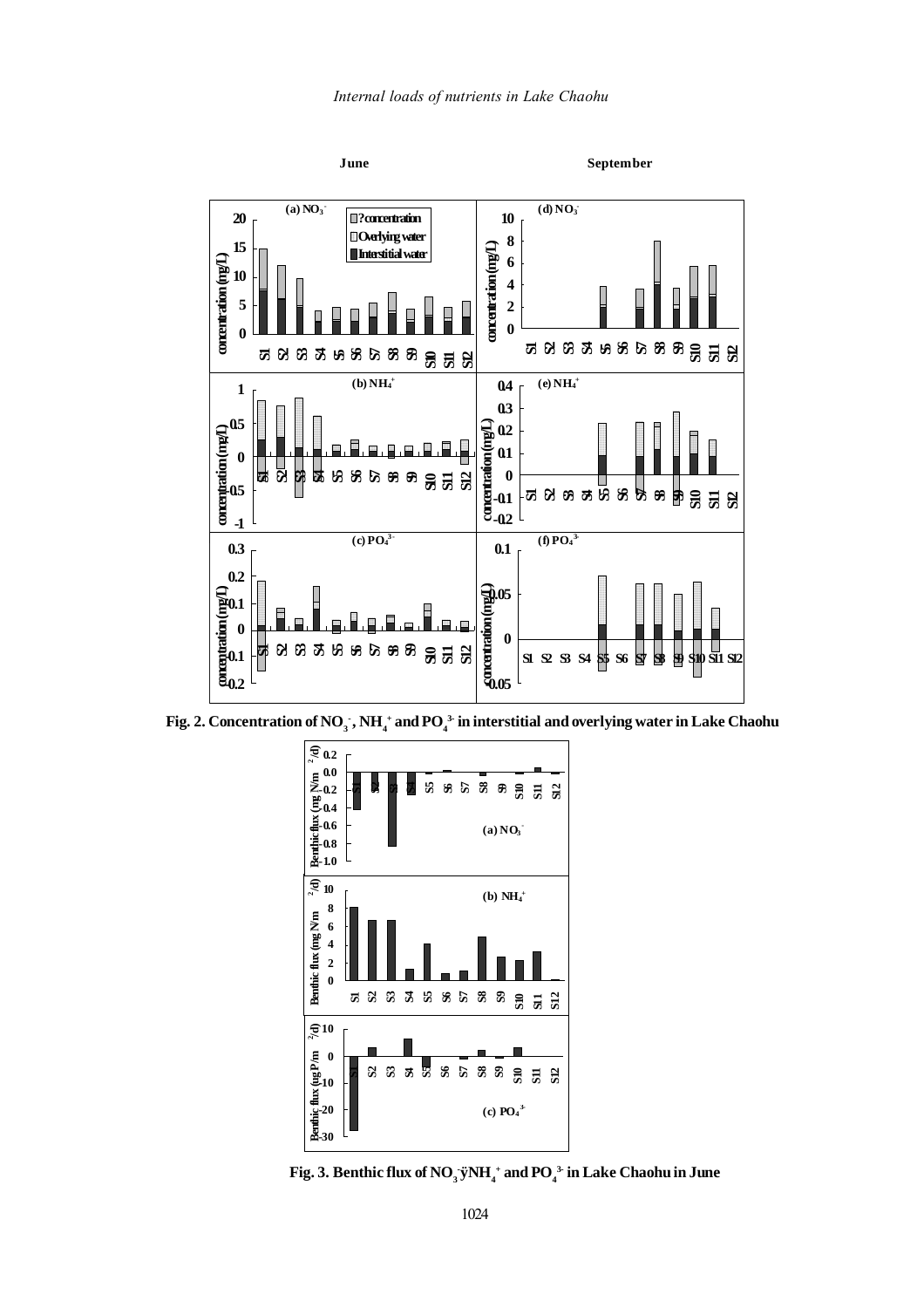|                   |                 | Benthic flux       |                  |                              |  |  |
|-------------------|-----------------|--------------------|------------------|------------------------------|--|--|
| Observation time  | Sampling site   | $NH4+$             | $NO_3$           | PO <sub>4</sub> <sup>3</sup> |  |  |
|                   |                 | $mg \frac{N}{m^2}$ |                  | $\mu$ g P/m <sup>2</sup> /d  |  |  |
|                   | S <sub>5</sub>  | 3.24               | $-0.09$          | $-10.61$                     |  |  |
|                   | S7              | 0.87               | 0.01             | $-3.77$                      |  |  |
| September         | S <sub>8</sub>  | 5.84               | 0.03             | $-6.98$                      |  |  |
|                   | S9              | 2.19               | $-0.18$          | $-6.74$                      |  |  |
|                   | S <sub>10</sub> | 2.11               | 0.02             | $-5.15$                      |  |  |
|                   | S <sub>11</sub> | 4.68               | 0.01             | $-3.87$                      |  |  |
|                   | Mean            | $3.16 \pm 1.83$    | $-0.03 \pm 0.08$ | $-6.19\pm2.56$               |  |  |
| June              | Mean            | $3.09 \pm 1.30$    | $-0.03 \pm 0.30$ | $-0.11 \pm 2.58$             |  |  |
| Significance test | P               | 0.95               | 1.00             | $0.002*$                     |  |  |

**Table 3. Benthic flux of nitrogen and phosphorus in Lake Chaohu in September**

Mean values are presented as "Mean  $\pm$  SD"; \*indicates a significant difference at 0.05 test level

mg  $N/m^2/h$ , respectively. In other reports,  $PO_4^{3}$  fluxes ranged from -53~937 mg P/m<sup>2</sup>/d(Gibbs and Özkundakci 2010; Perrone *et al.,* 2008; Punning and Kapanen, 2009; Penn *et al.,* 2000), and our results occur at the bottom of this range.

Results indicate that sediments in Lake Chaohu act both as a source of nitrogen and as a sink of phosphorus. This is consistent with other reports on various lakes. When taking the total area of lake sediment (750 km<sup>2</sup>) into consideration, it is estimated that approximately 925 tons of  $NH_4^+$  were released to the water column from sediments while 0.87 tons of  $PO<sub>4</sub><sup>3</sup>$  were consumed by sediment annually. Existing data had shown that approximately 9500 tons of TN and 490 tons of TP were discharged to the Lake Chaohu annually. Thus, about 9.7% of the nitrogen input to the lake was contributed by internal  $NH<sub>4</sub>$  loading while 0.2% of the phosphorus was consumed by sediments in the form of  $PO_4^3$ .

It has become evident that nutrient exchange between sediments and water is highly complex and includes interrelated chemical, biological and physical processes (Holdren and Armstrong, 1980). A variety of ecological responses in lakes would result in nutrient exchanges from the sediments to the overlying water column. Consequently, a number of environmental factors are important in benthic nutrients fluxes in aquatic ecosystems (Pettersson, 1998; Malecki *et al.,* 2004). In our study, benthic flux of  $NH_4^+$  was significantly correlated with porosity of sediment  $(R<sup>2</sup>=0.38, P=0.006;$  Table 4), but there were no significant correlations between benthic nutrient fluxes and other measured environmental factors. This may indicate that other environmental factors, such as

sediment bacteria and aquatic plankton, could regulate the exchange of nitrogen and phosphorus in Lake Chaohu. This has been reported in other lakes. For example, Pettersson (1998) found that the cyanobacteria *Gloeotrichia echinulata* contributed significantly to internal loading of phosphorus in Lake Erken. In Lake Vallentunasjön, Boström *et al* (1988) reported that microbial metabolism had a number of direct effects on phosphorus mobility, which would control the exchange of phosphorus between the sediments and the overlying water column. Thus, it is necessary that more detailed biogeochemical data be obtained in future studies in order to distinguish the dominant regulatory factors on benthic nutrient fluxes in Lake Chaohu.

Many studies have supported the hypothesis that internal loading can often determine the eutrophication status of a lake and that there is a time lag for recovery after the reduction of external loading (Søndergaard *et al.,* 2003; Mitamura *et al.,* 1995). Thus, even if only a very small amount is released, it will have a significant impact on lake water quality (Présing *et al.,* 2001). In this article, a scenario was designed to model the potential risk of eutrophication by internal loading. The "TWFYTC" project was performed twice a year from 2006 to the present, and was sustained for several days each time. Therefore, our scenario was made based on the assumptions that: 1) lake water was completely replaced by the transferred water; 2) external loading had no significant impact on water quality during the "TWFYTC" project. Here, the implication of internal loading for lake water quality was studied by calculating the recurrence time (T) of eutrophication:

 $T = (V \times C) / (A \times F)$  (2)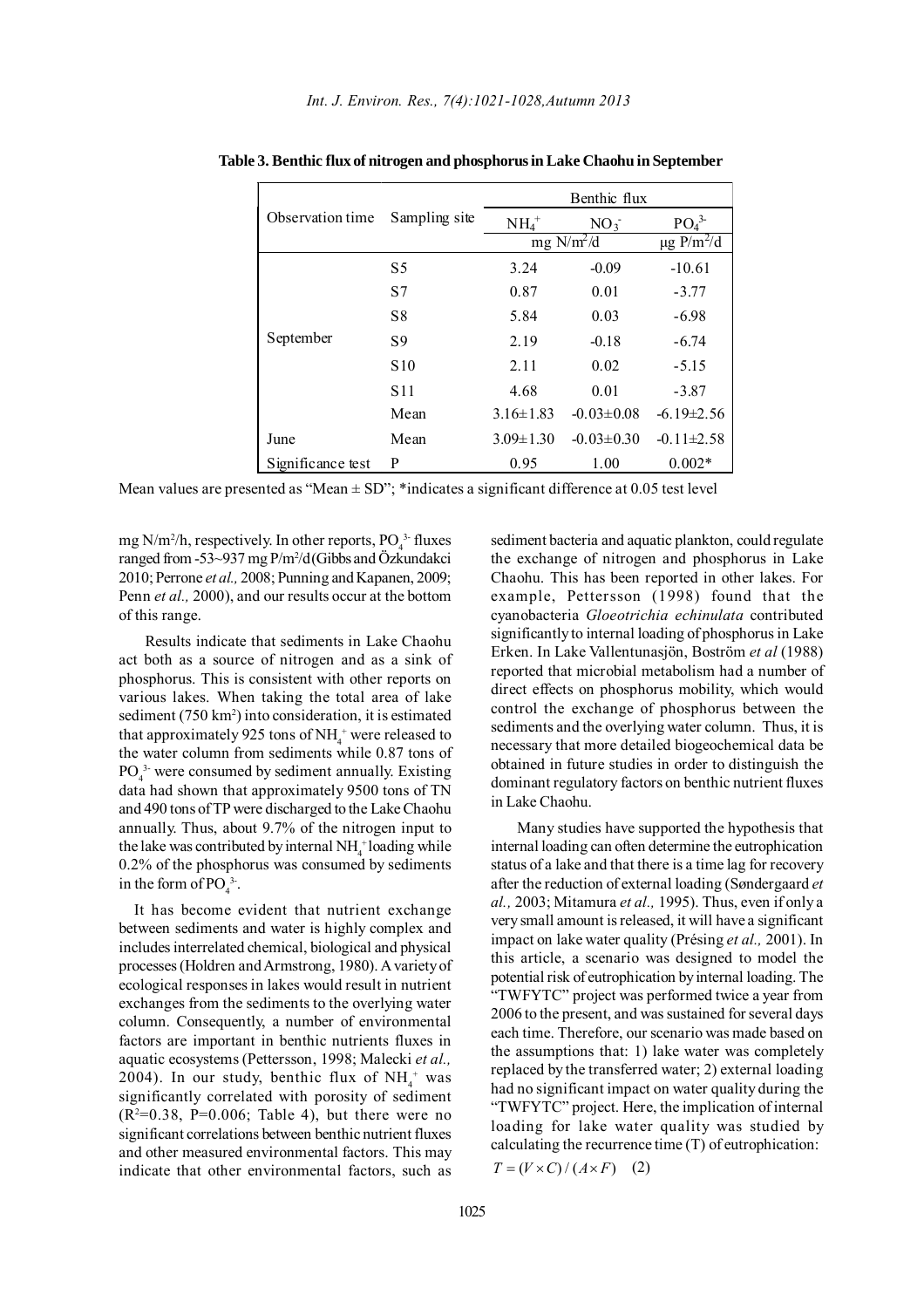| Dependent                | Independent                                 | $\mathbb{R}^2$ | P        |
|--------------------------|---------------------------------------------|----------------|----------|
|                          | Water temperature                           | 0.06           | 0.33     |
| $NH_4$ <sup>+</sup> flux | TN content in sediment                      | 0.003          | 0.82     |
|                          | Organic matter in<br>sediment               | 0.01           | 0.77     |
|                          | Porosity of sediment                        | 0.38           | $0.006*$ |
| $NO_3$ flux              | Water temperature                           | 0.14           | 0.12     |
|                          | TN content in sediment<br>Organic matter in | 0.01           | 0.66     |
|                          | sediment                                    | 0.01           | 0.78     |
|                          | Porosity of sediment                        | 0.02           | 0.59     |
| $PO43$ -flux             | Water temperature                           | 0.02           | 0.59     |
|                          | TP content in sediment<br>Organic matter in | 0.003          | 0.86     |
|                          | sediment                                    | 0.10           | 0.19     |
|                          | Porosity of sediment                        | 0.05           | 0.38     |

## **Table 4. Correlation analysis between benthic nutrients fluxes and environmental factors**

\*indicates a significant correlation at 0.05 test level (n=18)



**Fig. 4. Ratios of NH**  $_4^{\text{+}}$ /TN, NO  $_3^{\text{-}}$ /TN, and PO  $_4^{\text{3-}}$ /TP in lake water

**Table 5 . Assessment of eutrophication risk from by internal loading in Lake Chaohu**

| $C_S(mg/L)$                  |      | $C_{W}$ (m g/L) | F (mg/m <sup>2</sup> /d) | CL (ton) | T          |
|------------------------------|------|-----------------|--------------------------|----------|------------|
|                              |      | 0.045           | 3.43                     | 1.7      | 31(d)      |
| $NH_4$ <sup>+</sup>          | 3.46 | 0.030           | 3.44                     | 27.5     | 31(d)      |
|                              |      | 0.015           | 3.46                     | 53.3     | 30(d)      |
|                              |      | 0.036           | 0.09                     | 6.9      | 2.8(yr)    |
| NO <sub>3</sub>              | 0.13 | 0.024           | 0.10                     | 27.5     | 2.5(yr)    |
|                              |      | 0.012           | 0.11                     | 48.2     | $2.3$ (yr) |
|                              |      | 0.009           | 0.006                    | 3.4      | 7.8(yr)    |
| PO <sub>4</sub> <sup>3</sup> | 0.03 | 0.006           | 0.007                    | 8.6      | 7.4(yr)    |
|                              |      | 0.003           | 0.008                    | 13.8     | $7.2$ (yr) |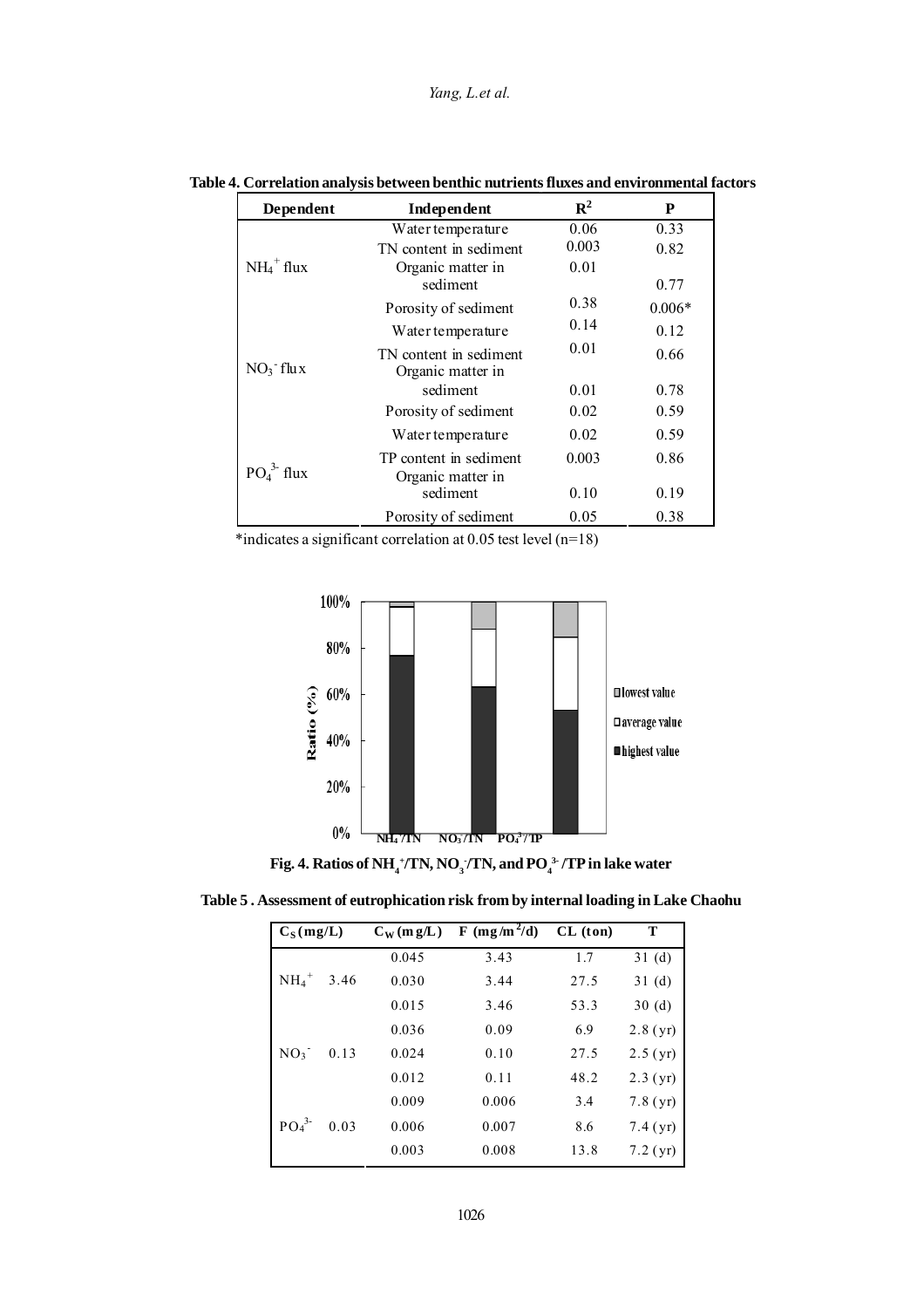Where V is the lake storage capacity  $(1.72 \times 10^9 \text{ m}^3)$ ; A is the lake sediment area  $(750 \text{ km}^2)$ ; F is the benthic flux of nutrients; C is the critical limit concentration of TN  $(0.2 \text{ mg/L})$  and TP  $(0.02 \text{ mg/L})$  meets the definition of eutrophication in a lake (according to Chinese standard methods for a lake eutrophication survey)(Jin and Tu 1990). In this study, the ratios of  $NH_4^+/\text{TN}$ ,  $NO_3^-/\text{TN}$ and  $PO_4^3$ /TP in lake water were 23%, 20% and 57% (Fig.4), respectively. Therefore, we assumed that Lake Chaohu would be eutrophic when  $NH_4^+$ , NO<sub>3</sub> and PO<sub>4</sub><sup>3</sup> had reached the thresholds of 0.046, 0.04 and 0.011 mg/ L, respectively.

Three concentration levels for  $NH_4^+$ , NO<sub>3</sub> and PO<sub>4</sub><sup>3</sup> in the transferred water were modeled. Results showed that when concentrations of  $NH_4^+$ , NO<sub>3</sub> and PO<sub>4</sub><sup>3</sup> in the transferred water varied from 0.015 to 0.045, 0.012 to 0.036, 0.003 to 0.009 mg/L, respectively, the lake water would be eutrophic within about a month (Table 5). We can also conclude that internal  $NH_4^+$ loading regulates the eutrophication status of Lake Chaohu. However, it is important to note that the impact of internal loading on the lake eutrophic condition might be overestimated since the reduction processes of the nutrients were not considered. Monitoring data showed that monthly TN and TP concentrations ranged from 0.54~6.59 and 0.08~0.56 mg/L, respectively, from 2006 to the present in Lake Chaohu (unpublished data), meaning this lake was still eutrophic. This is consistent with the result of our scenario that Lake Chaohu would be eutrophic within a month after the "TWFYTC" project would be performed. This strongly suggests that an integrated project combining both a diversion project and dredging of sediments would be necessary for improving the water quality of Lake Chaohu in the future.

 $C<sub>s</sub>$  is the mean concentration of nitrogen and phosphorus in sediment interstitial water from this study; *F* is the benthic flux of nitrogen and phosphorus calculated according to equation 1. CL is the critical limit internal loading of nitrogen and phosphorus that meets the definition of lake eutrophication.

### **CONCLUSION**

The overall mean concentration of TN and TP in the lake water was 1.09±0.84 and 0.15±0.84 (SD) mg/L, respectively, indicating that Lake Chaohu was highly eutrophic. Lake sediments acted as both a source of  $NH<sub>4</sub><sup>+</sup>$  and a sink of phosphate. It is estimated that about 9.7% of the nitrogen input to the lake was contributed by internal  $NH_4^+$  loading while 0.2% of phosphorus was consumed by sediments in the form of  $PO_4^3$ . A scenario showed that Lake Chaohu tends to be eutrophic within about a month under the influence of internal  $NH_4^+$ loading after the "TWFYTC" project would be performed. This strongly suggests that an integrated project combining both a diversion project and dredging of sediments would be necessary for the control of eutrophication.

### **ACKNOWLEDGEMENTS**

This work was supported by the National Sciencetechnology Support Project of China (No. 2010BAC69B02) and National Natural Science Foundation of China (No.41203080).

### **REFERENCES**

Akdeniz, S., Karaer, F., Katip, A. and Aksoy, E. (2011). A Gis-based method for shallow lake eutrophication assessment. J. Biol. Environ. Sci., **5(15**), 195-202.

Berner, R. A. (1980). Early Diagnosis: A Theoretical Approach. In Berner, R. A. eds, Princeton, New Jersey.

Boström, B., Andersen, J. M.., Fleischer, S. and Jansson, M. (1988). Exchange of Phosphorus across the Sediment-Water Interface. Hydrobiologia, **170 (1)**, 229-244.

Chen, R. H., Zhan, L. T., Chen, Y. M. and Hu, H. Z. (2010). Contents of nitrogen, phosphorus and organic materials in sediments and theirs distribution along depth at Xixi wetland. China Environmental Science, **30 (4)**, 493-498. (In Chinese)

Dokulil, M. T. and Teubner K. (2003). Eutrophication and restoration of shallow lakes: is the concept of alternative stable equilibria a useful tool. Hydrobiologia, **506-509 (1- 3)**, 29-35.

Gibbs, M. and Özkundakci, D. (2010). Effects of a modified zeolite on p and n processes and fluxes across the lake sediment-water interface using core incubations. Hydrobiologia, **661 (1)**, 21-35.

Graca, B., Burska, D. and Matuszewska, K. (2004). The impact of dredging deep pits on organic matter decomposition in sediments. Water, Air and Soil Pollution, **158 (1)**, 237-259.

Gerhardt, S., Boos, K. and Schink, B. (2010). Uptake and release of phosphate by littoral sediment of a freshwater lake under the influence of light or mechanical perturbation. Journal of Limnology, **69 (1)**, 54-63.

Håkanson, L. (2004). Internal loading: a new solution to an old problem in aquatic sciences. Lakes & Reservoirs, **19**, 3- 23.

Höhener, P. and Gächter, R. (1994). Nitrogen Cycling across the Sediment-Water Interface in An Eutrophic, Artificially Oxygenated Lake. Aquatic Sciences, **56**, 115-132.

Holdren, G. C. and Armstrong, D. E. (1980). Factors affecting phosphorus release from intact lake sediment cores. Environ. Sci. Technol., **14 (1)**, 79-87.

Jin, X. C. and Tu, Q. Y. (1990). The Standard Methods for Observation and Analysis in Lake Eutrophication, 2nd ed. Beijing.